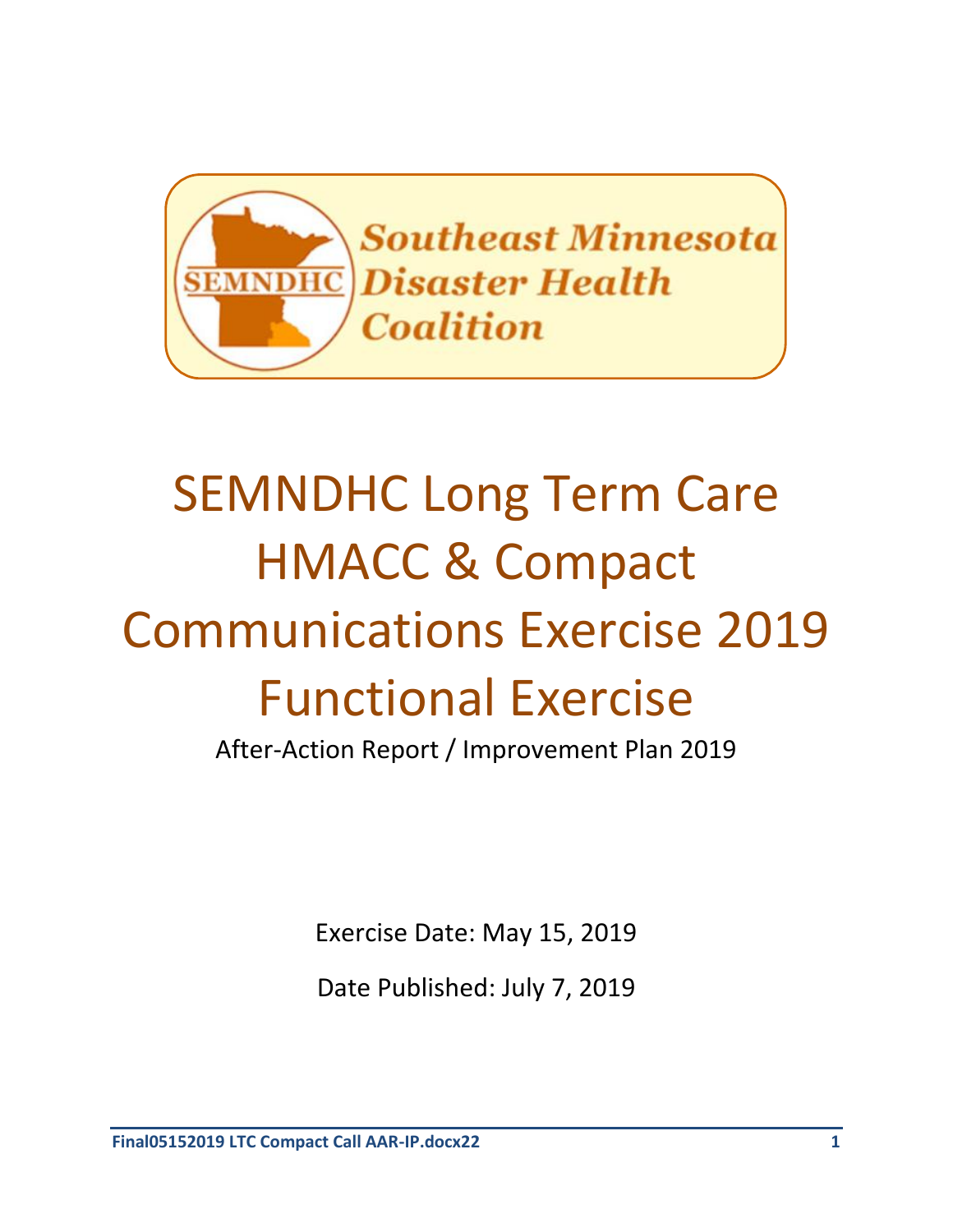# **EXERCISE DESCRIPTION**

| <b>Exercise Name</b>                                                                                                                                                                                                                                                                                                                                                                                   | SEMNDHC Long Term Care Compact Communications 2019 Functional<br>Exercise                                                                                                                                                                                                                                                                                                                                                                                                                                                                                                                                                                                                                                                                                                                    |  |  |
|--------------------------------------------------------------------------------------------------------------------------------------------------------------------------------------------------------------------------------------------------------------------------------------------------------------------------------------------------------------------------------------------------------|----------------------------------------------------------------------------------------------------------------------------------------------------------------------------------------------------------------------------------------------------------------------------------------------------------------------------------------------------------------------------------------------------------------------------------------------------------------------------------------------------------------------------------------------------------------------------------------------------------------------------------------------------------------------------------------------------------------------------------------------------------------------------------------------|--|--|
| <b>Exercise Date</b>                                                                                                                                                                                                                                                                                                                                                                                   | May 15, 2019                                                                                                                                                                                                                                                                                                                                                                                                                                                                                                                                                                                                                                                                                                                                                                                 |  |  |
| <b>Scope</b>                                                                                                                                                                                                                                                                                                                                                                                           | This functional exercise was conducted on May 15, 2019 from 8:30 am to<br>11:00 am with members of the Long Term Care (LTC) Disaster Preparedness<br>Workgroup (DPW) and specific exercise locations of Mayo Clinic in<br>Rochester, MN and Chosen Valley Care Center in Chatfield, MN. The<br>members included long term care, hospice, intermediate care facilities, and<br>home health agency partners across the Southeast Minnesota Disaster<br>Healthcare Coalition. Exercise play focused on the SEMN Healthcare Multi-<br>Agency Coordination Center (H-MACC) activation and the Long Term Care<br>and Home Health Agency Compact conference call to gather Essential<br>Elements of Information (EEI's) related to the evacuation of residents from<br>Chosen Valley Care Center.   |  |  |
| <b>Mission Area(s)</b>                                                                                                                                                                                                                                                                                                                                                                                 | Response                                                                                                                                                                                                                                                                                                                                                                                                                                                                                                                                                                                                                                                                                                                                                                                     |  |  |
| <b>HPP Capabilities</b>                                                                                                                                                                                                                                                                                                                                                                                | HPP #1 - Foundation for Health Care & Medical Readiness<br>HPP #2 - Health Care and Medical Response Coordination                                                                                                                                                                                                                                                                                                                                                                                                                                                                                                                                                                                                                                                                            |  |  |
| 1. Test the ability of an evacuating facility and its coalition partners to<br>request activation of H-MACC and Long Term Care and Home Health<br>Agency Compact conference call.<br><b>Objectives</b><br>2. Assess coalition members' ability to communicate information<br>requested from the EEI listing for the Long Term Care and Home Health<br>Agencies for a facility needing to be evacuated. |                                                                                                                                                                                                                                                                                                                                                                                                                                                                                                                                                                                                                                                                                                                                                                                              |  |  |
| <b>Threat or Hazard</b>                                                                                                                                                                                                                                                                                                                                                                                | Fire with possible chemical release.                                                                                                                                                                                                                                                                                                                                                                                                                                                                                                                                                                                                                                                                                                                                                         |  |  |
| <b>Scenario or</b><br><b>Incident</b><br><b>Description</b>                                                                                                                                                                                                                                                                                                                                            | The scenario was a fire with possible chemical release at a nearby industrial<br>building in close proximity to Chosen Valley Care Center. Law enforcement<br>arrived at the facilities door and stated they need to prepare to evacuate<br>their 110 residents in 3 hours. After the H-MACC and Long Term Care and<br>Home Health Agency Compact conference calls were completed the<br>number of available beds in the region was enough to house the evacuated<br>residents. The facility needed to transport and temporarily house 64<br>females and 56 males for a total of 110 residents. After the phone call there<br>were 125 open beds with 27 LTC facilities identified. Two of those facilities<br>needed extra staff to house the residents, but multiple facilities identified |  |  |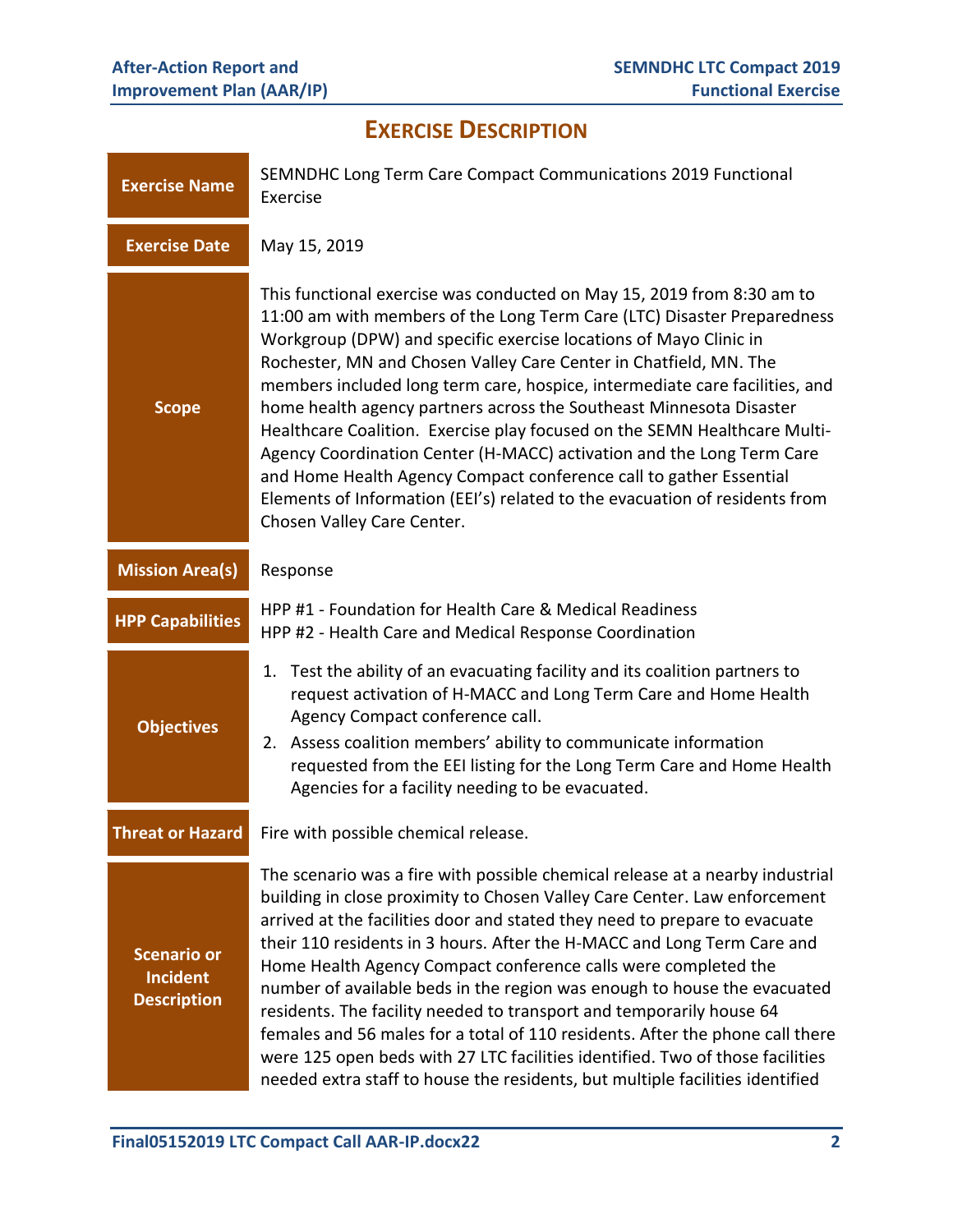# **Improvement Plan (AAR/IP)**

|                                                                                                                         | they had available staff if needed.                                                                                                   |  |  |  |
|-------------------------------------------------------------------------------------------------------------------------|---------------------------------------------------------------------------------------------------------------------------------------|--|--|--|
| <b>Sponsor</b>                                                                                                          | Department of Health and Human Services (DHHS) Assistant Secretary for<br>Preparedness and Response (ASPR), SEMNDHC, and Mayo Clinic. |  |  |  |
| <b>Participating</b><br><b>Organizations</b>                                                                            | Participants by organization type is listed in Appendix B.                                                                            |  |  |  |
| Kristen Sailer, SEMN DHC Regional Healthcare Preparedness Coordinator<br><b>Point of Contact</b><br>ksailer@cemainc.com |                                                                                                                                       |  |  |  |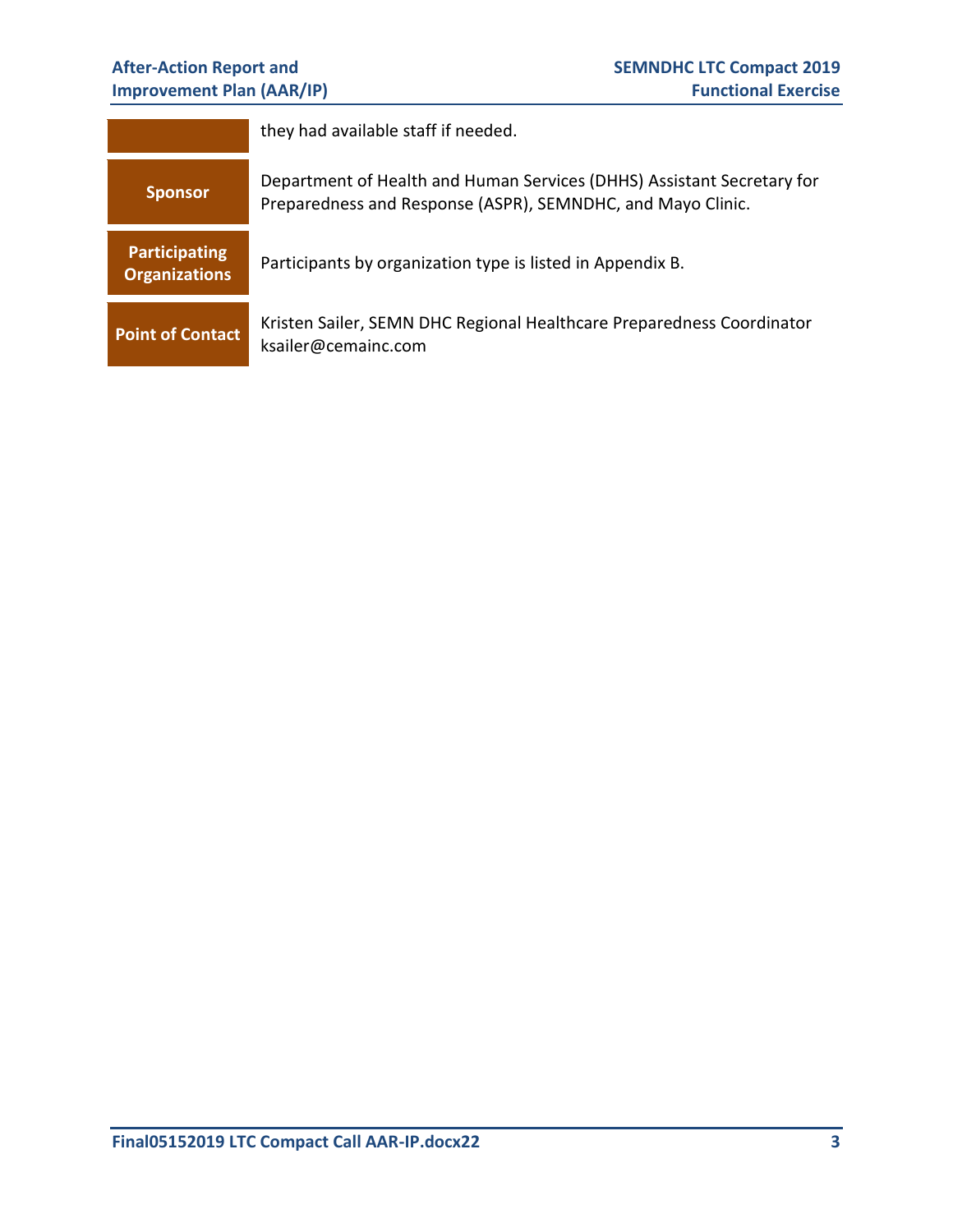# **EXECUTIVE SUMMARY**

On May 15, 2019, various long-term care facilities (LTCs), home health agencies, hospices, intermediate care facilities, and Southeast Minnesota Disaster Health Coalition's (SEMNDHC) Healthcare Multi-Agency Coordination Center (H-MACC) participated in a two-hour functional exercise to test the activation and process of the H-MACC communication call and Long Term Care and Home Health Compact conference call. The Department of Health and Human Services (DHHS) Assistant Secretary for Preparedness and Response (ASPR) grants require communities to conduct exercises to improve disaster response operations capabilities. Additionally, the Joint Commission requires ambulatory care facilities to conduct exercises periodically. The Healthcare Preparedness Program (HPP) also requires periodic exercises to assess specific regional response capabilities. The region recognizes the importance of understanding expectations, roles, and responsibilities of work areas during an incident.

The purpose of this functional communications exercise was to test the SEMNDHC Long Term Care (LTC) Disaster Preparedness Workgroup's (DPW) newly formed compact. The elements of play helped to:

- Test the LTC contact list in our mass communication system (Mission Mode).
- Test the LTC agency request process to activate the H-MACC System and Long Term Care and Home Health Compact conference call.
- Gather the Essential Elements of Information (EEI) using the spreadsheet for Long Term Care and home health agencies evacuation and resource needs.

The scenario was a fire and possible chemical release at a nearby industrial building in close proximity to Chosen Valley Care Center in Chatfield, Minnesota. Law enforcement arrived at their facility and stated they need to prepare to evacuate their 110 residents in 3 hours. The process involved Chosen Valley requesting a Southeast Minnesota Healthcare – Multi Agency Coordination Center (H-MACC) call. Chosen Valley formed their Incident Command Leadership group. The incident commander called the Mayo Emergency Communication's Center (ECC) number 1-855-606-5458. The Incident Commander talked to the ECC and the other command staff was in the room to provide additional information. Chosen Valley requested to initiate a H-MACC Call from the ECC. The ECC told Chosen Valley to call back into the HMACC call in 5 minutes. They called in to H-MACC. Members of Mayo Leadership, ECC, EMS, and ATC were on the phone. Chosen Valley provided a situation report, the requested resources, and requested a LTC Compact call. Then the ECC instructed them to hang up and call into the LTC Compact call in 5-7 minutes. The H-MACC team asked the following questions and statements during our conference call:

Anyone requiring lockdown for dementia?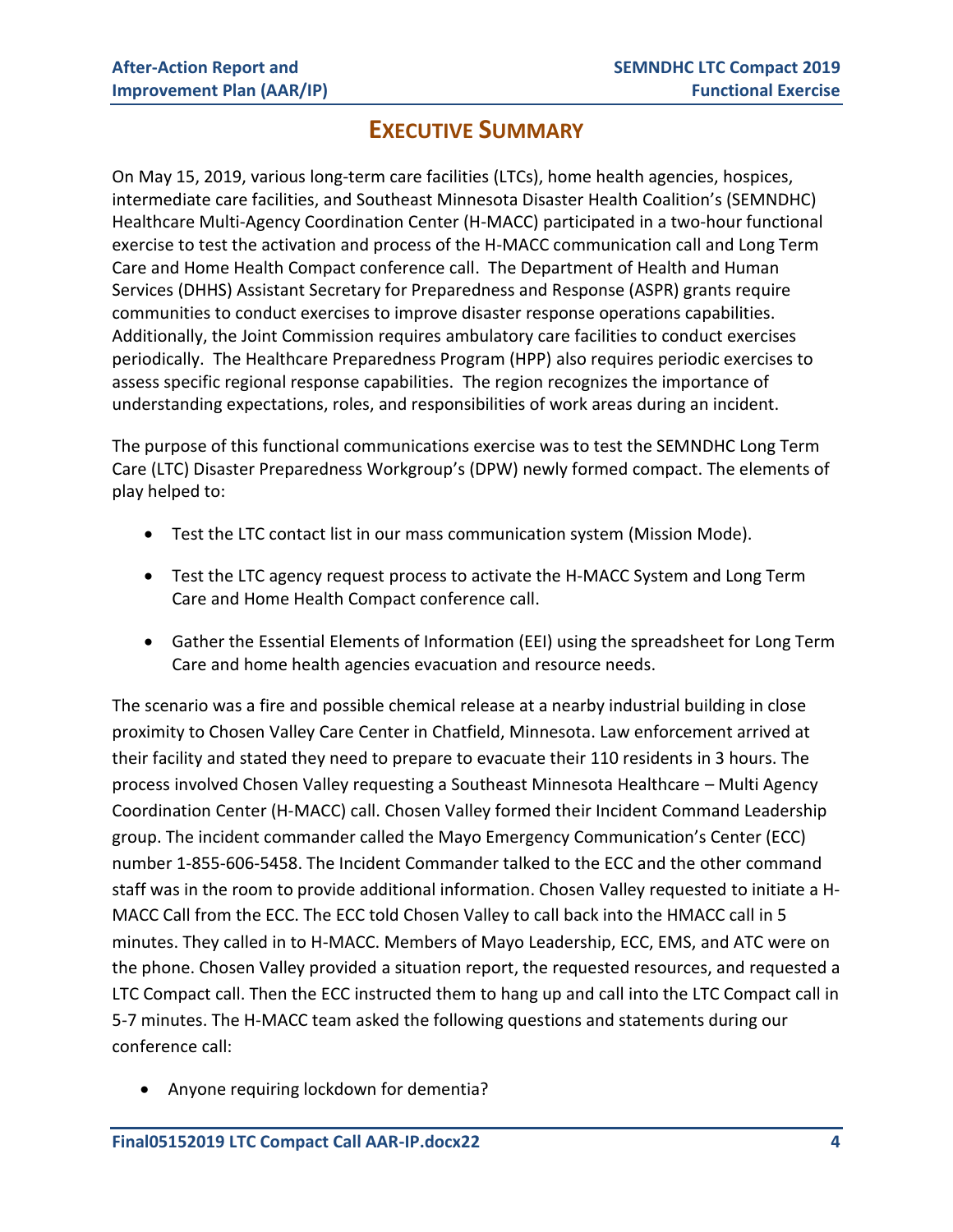- Anyone needing special transportation?
- Any special needs/cares for specific residents?
- How many needed for wheelchairs?
- Asked ECC if they can provide any BLS
- Where is Chosen Valley located?

At 9:26 am, Chosen Valley Care Center and the coalition were placed into the Compact Conference Call. While LTC agencies were joining the conference call, the Coalition took roll call. Once everyone joined, each agency was asked to provide bed availability and other appropriate EEI's such as transportation and specialty care available.

After the phone call the Regional Healthcare Preparedness Coordinator collated all the available beds, and provided the numbers to Chosen Valley. Chosen Valley was then able to match their residents to available beds in the region. They ultimately were able to find placement for all 110 residents in various facilities throughout SEMN.

At the completion of the exercise, participants discussed the outcome of the exercise and identified numerous strengths & areas for improvement in how participant agencies could perform their emergency plans & procedures to implement the core capability activities in response to the scope of scenario challenges. These identified strengths & areas for improvement are captured in this After Action Report (AAR) and document suggested corrective actions for improvement.

#### Strengths:

In general the core capability strengths identified in this exercise were:

- Willingness of all agencies to help.
- Was a good learning event to be part of how a call may go in the event of an emergent situation. Can see how by practicing for an event like this will make it easier and less stressful when and if any of our agencies need to go through it.
- Very organized with clear instructions and expectations. Limited confusion or feelings of chaos.
- Good and timely communication with multiple venues.
- This seemed to work very well, don't have anything to change.
- The coalition cumulative availability of handicap transportation.
- Great participation from all agencies.
- Leadership during call, (keeping voices to a minimum).
- Engaged partners.
- Partners were ready with information to assist.
- Sounded like a lot of transportation assistance is available, if needed.
- New contact process worked well.
- Organized and flowed well.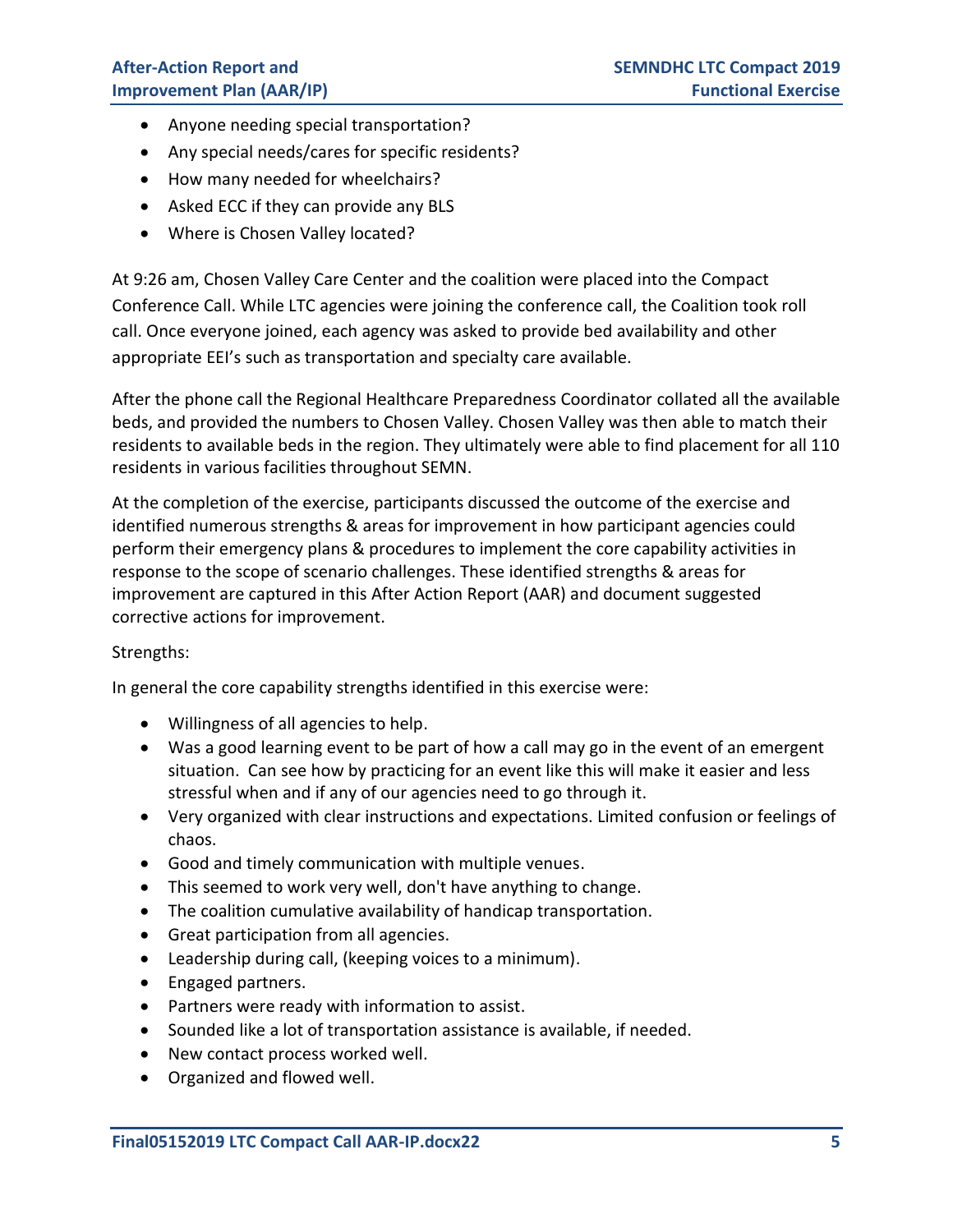- The process for providing our information about bed / resource availability was efficient once we made it through the first few.
- Availability of Licensed staff from the hospice agencies.
- The conference call was an effective way of to establish communication between providers in the region to quickly identify resources, including beds and transportation. Available transportation through facility buses/vans was a strength. It also appeared that there were many beds available.
- Specific needs relayed (locked, vs. unlocked, etc).

#### Areas for Improvement:

In general, the areas for improvement identified in this exercise were:

- Availability of facility resident medical profiles to get them placed for evacuation.
- As a facility, should have a list we can keep handy for this purpose so we are more prepared.
- Maybe a more organized form so we have certain info at our fingertips to gather faster. I know we use texting as it gets people faster than in larger numbers and all can follow the conversation.
- All of the facilities need the information template for us to have on hand of what information we will be asked. Many were not prepared with the information.
- Need to identify Locked units in the region patients need to go to a similar unit on receiving end.
- Mission Mode message went to voicemail and the message said to press 2 to retrieve additional details and when did that, the line went dead. Attempted to retrieve it multiple times.
- Gathering of information seemed a little unorganized as far as who was giving info, who had already given info, others wanting to add to their info after hearing others speak.
- There were a lot of people on the phone to call/check-in and could get difficult to hear with disruptions.
- Thought the exercise went very well and was helpful in our planning processes. It would have been nice to carry the process through to the next steps (i.e. compiling a list of available resources and see how it matches up to the need). However, for this exercise to test the mission mode system, efforts were adequate.
- Some facilities had little knowledge of number of people to be able to transport including myself.
- Ensuring that members mute their phones on the conference call and not put them on hold.
- During the Compact Call, it was a struggle to understand where everyone was going, and the roll call at the beginning of the call made it slightly lengthier, but it was a great learning experience.
- Communication with LTC facilities within the coalition.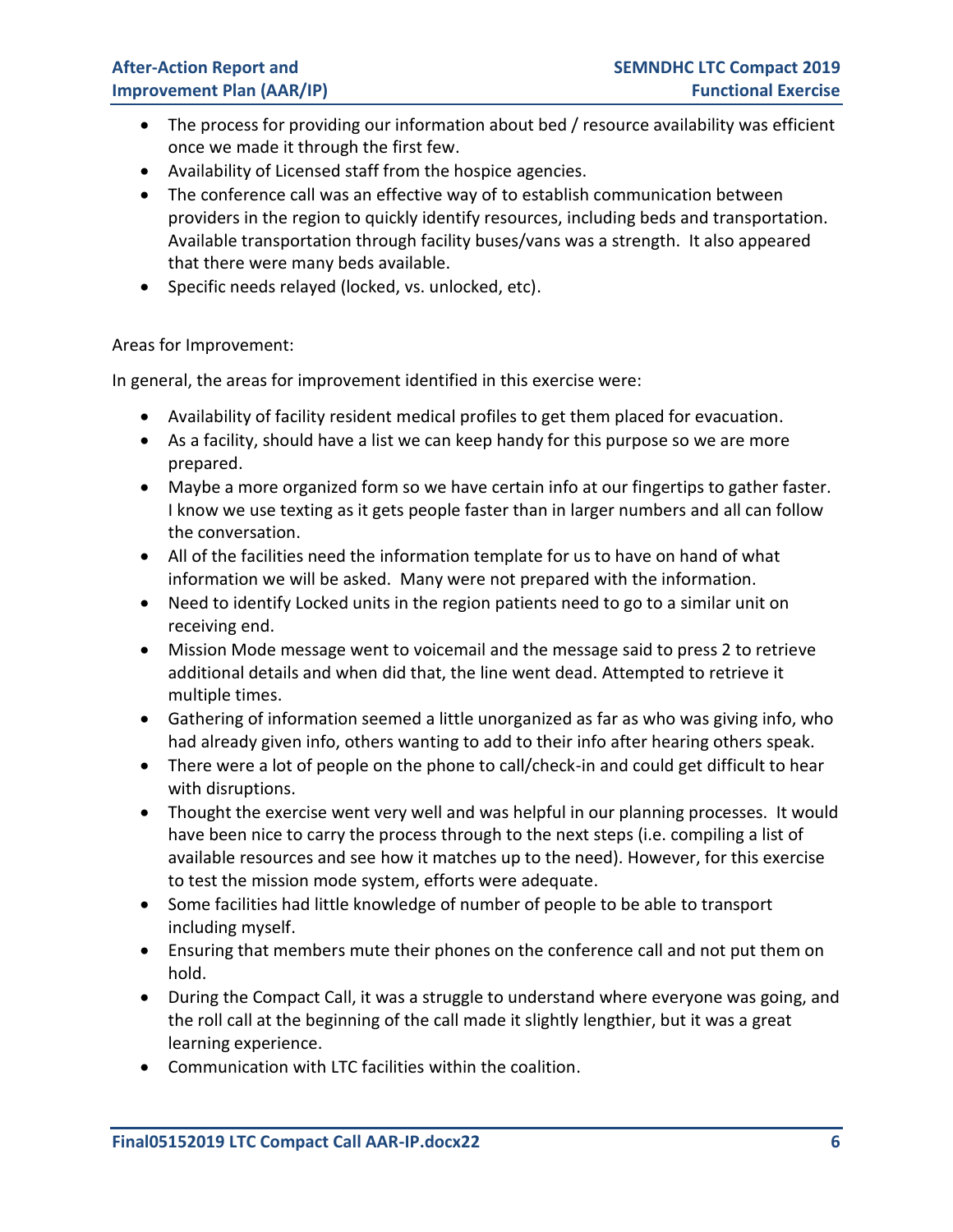- It needs to be clearly stated on the phone call; at least several times as people are coming onto the phone, the nature of the emergency, where the facility is located, and what type of facility has been impacted. Needed more information on what the specific client needs are…there are multiple types of LTC facilities in the compact and we don't all share the same client types and services. There was terminology used that I was not well versed in, because we don't provide senior/skilled nursing services.
- Other staff members at our facility need to update contact information and contact information in our communications plan.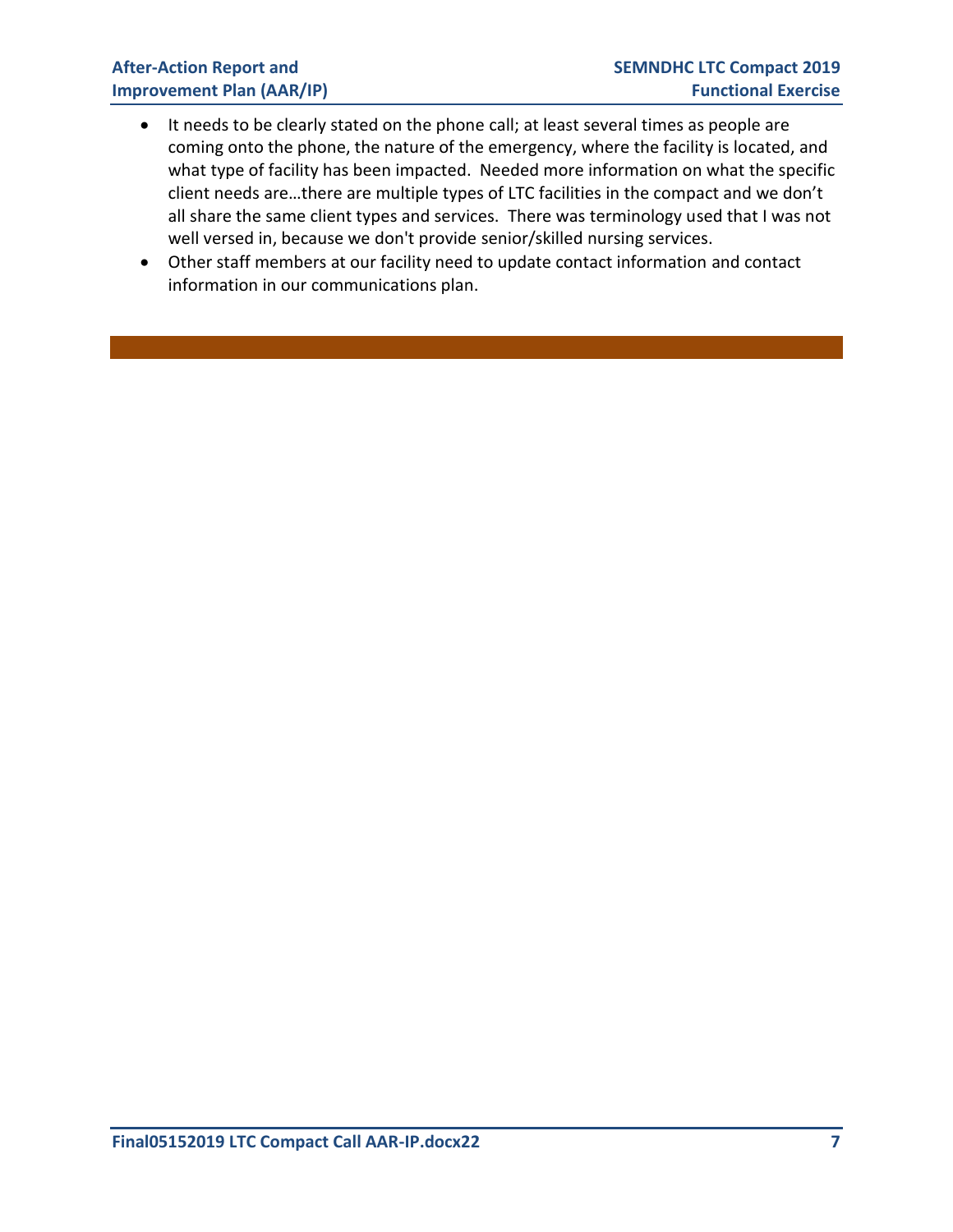### **ANALYSIS OF HPP CAPABILITIES**

Alignment of exercise objectives and capabilities provides a consistent taxonomy for evaluation that transcends individual exercises to support preparedness reporting and trend analysis. Table 1 includes the exercise objectives, aligned capabilities, and performance ratings for each capability as observed during the exercise and determined by the evaluation team.

#### **Table 1 Summary of Capability Performance**

The following sections provide an overview of the performance related to each exercise or incident objective and the associated HPP Capability, highlighting strengths, and areas for improvement.

| <b>Objective</b>                                                                                                                                                                             | <b>HPP Capability</b>                                       | P |   | М |  |
|----------------------------------------------------------------------------------------------------------------------------------------------------------------------------------------------|-------------------------------------------------------------|---|---|---|--|
| Test the ability of an evacuating facility and its<br>coalition partners to request activation of H-MACC<br>and Long Term Care and Home Health Agency<br>Compact conference call.            | #1 Foundation for Health Care &<br><b>Medical Readiness</b> |   | x |   |  |
| Assess coalition members' ability to communicate<br>information requested from the EEI listing for the<br>Long Term Care and Home Health Agencies for a<br>facility needing to be evacuated. | #2 Health Care & Medical<br><b>Response Coordination</b>    |   | x |   |  |

#### **Ratings Definitions:**

- Performed without Challenges (P): The targets and critical tasks associated with the capability were completed in a manner that achieved the objective(s) and did not negatively impact the performance of other activities. Performance of this activity did not contribute to additional health and/or safety risks for the public or for emergency workers, and it was conducted in accordance with applicable plans, policies, procedures, regulations, and laws.
- Performed with Some Challenges (S): The targets and critical tasks associated with the capability were completed in a manner that achieved the objective(s) and did not negatively impact the performance of other activities. Performance of this activity did not contribute to additional health and/or safety risks for the public or for emergency workers, and it was conducted in accordance with applicable plans, policies, procedures, regulations, and laws. However, opportunities to enhance effectiveness and/or efficiency were identified.
- Performed with Major Challenges (M): The targets and critical tasks associated with the capability were completed in a manner that achieved the objective(s), but some or all of the following were observed: demonstrated performance had a negative impact on the performance of other activities; contributed to additional health and/or safety risks for the public or for emergency workers; and/or was not conducted in accordance with applicable plans, policies, procedures, regulations, and laws.
- Unable to be Performed (U): The targets and critical tasks associated with the capability were not performed in in a manner that achieved the objective(s).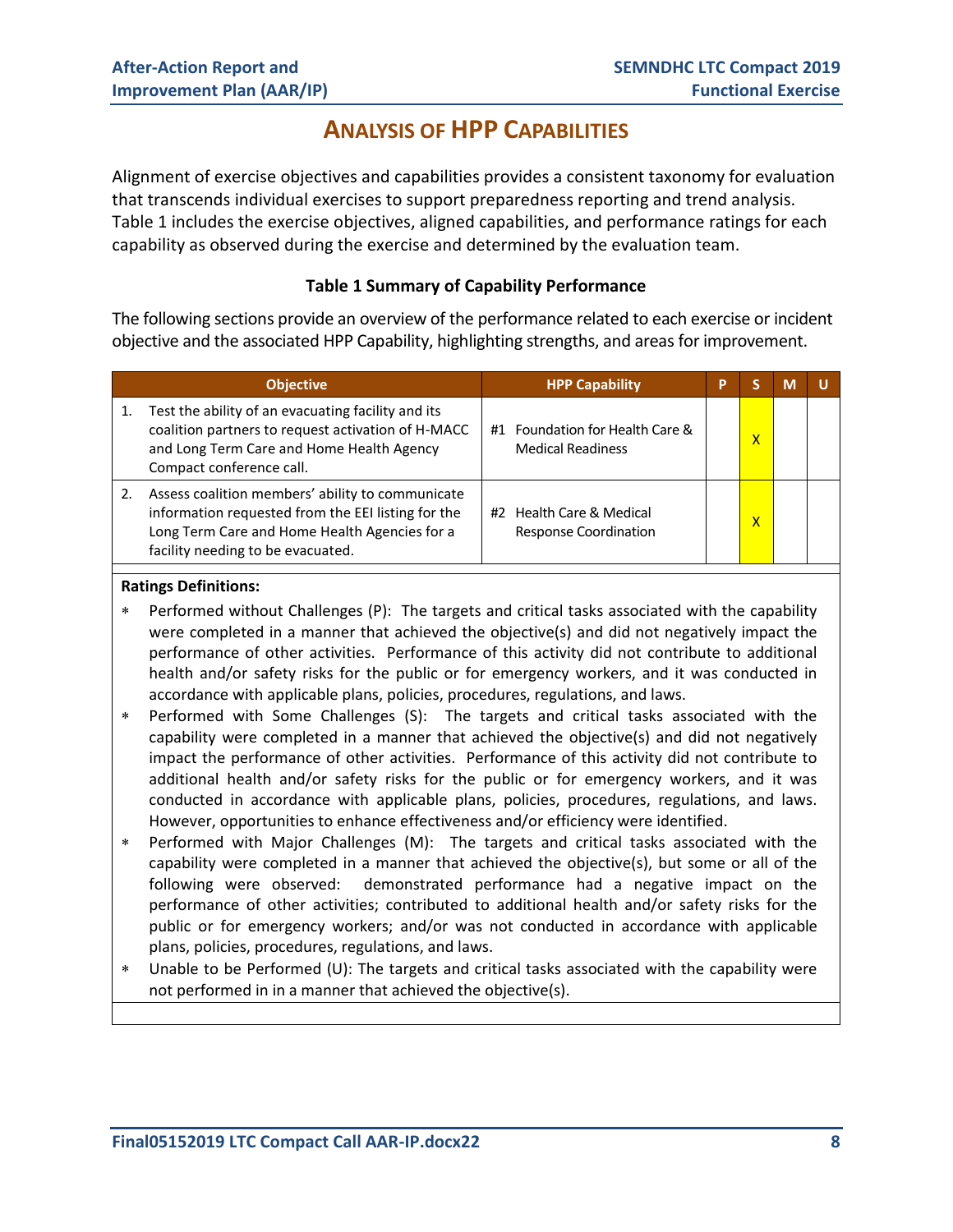# **EVALUATION OF STRENGTHS AND AREAS FOR IMPROVEMENT**

### **HPP Capability #1: Foundation for Health Care & Medical Readiness**

**1. Objective:** Test the ability of an evacuating facility and its coalition partners to request activation of H-MACC and Long Term Care and Home Health Agency Compact conference call.

**Gap Addressed:** LTC DPW Coalition disaster response needs testing.

The strengths and areas for improvement for each capability aligned to this objective are described in this section.

#### **Strengths**

The following strengths were identified during the exercise for this objective:

**Strength 1:** Each of the individuals included on the Mission Mode list for our facility received the message by phone, email, and a couple by fax.

**Strength 2:** The notification that a conference call was being organized to respond to the request for assistance was very effective. Agencies received text, fax, email and phone calls to all numbers/email addresses provided.

**Strength 3:** The Long Term Care and home health agencies tested the newly updated H-MACC Guidelines and experienced what the H-MACC process and long term care compact conference call process included.

#### **Areas for Improvement**

The following areas for improvement were identified during the exercise for this objective:

**1.1. Area for Improvement:** The need for contact information for the MN Duty Officer and Public Health to be placed in communications plan.

**Reference:** SEMN DHC Communications Plan Template.

**Analysis:** The agencies who participated identified the need for the MN Duty Officer and Public Health contacts to be placed in their communications plan contact listing. The Minnesota Duty Officer Program provides a single answering point for local and state agencies to request state-level assistance for emergencies, serious accidents or incidents, or for reporting hazardous materials and petroleum spills. The duty officer is available 24 hours per day, seven days per week.

#### **Recommendations:**

**1.1.1** Encourage LTC agencies to add the Contact Information for the MN State Duty officer to their communication plans.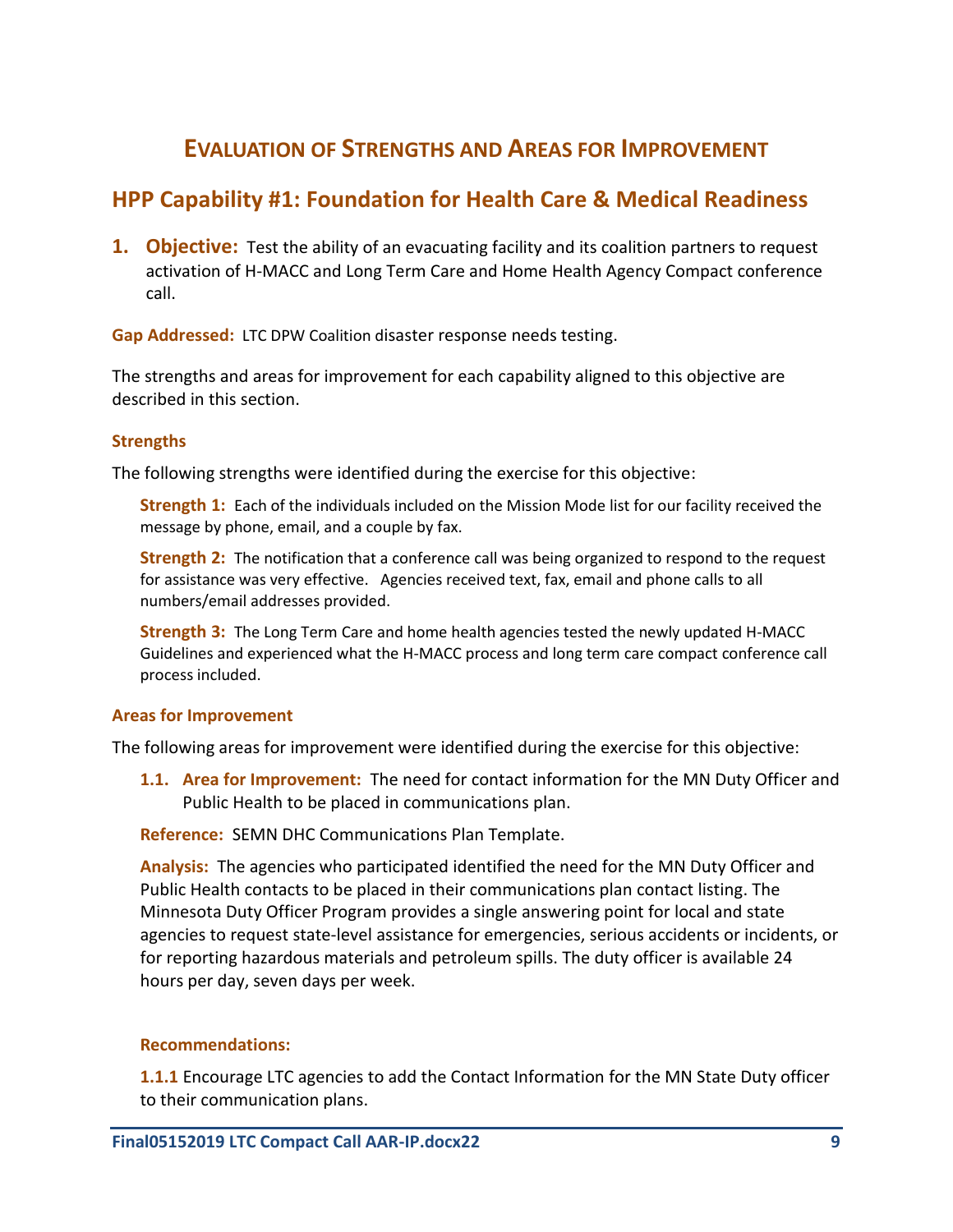**1.1.2.** Encourage LTC agencies to add the contact information for the Minnesota Department of Health SE District Office.

**1.2. Area for Improvement:** Mission Mode message process training and exercise.

#### **Reference:** Mission Mode procedures or policy

**Analysis:** Mission Mode message went to voicemail and the message said to press 2 to retrieve additional details and when the number 2 was pressed the line went dead. The caller attempted to retrieve it multiple times.

#### **Recommendations:**

**1.2.1.** Train agencies on Mission Mode system message.

**1.2.2.** Conduct future LTC and Home Health Agency Compact call exercises.

**1.3. Area for Improvement:** Add H-MACC Leadership Questions to Guidelines

#### **Reference:** H-MACC Guidelines

**Analysis:** The H-MACC team asked the following questions and statements during our conference call:

- Anyone requiring lockdown for dementia?
- Anyone needing special transportation?
- Any special needs/cares for specific residents?
- How many needed for wheelchairs?
- Asked ECC if they can provide any BLS
- Where is Chosen Valley located?

#### **Recommendations:**

**1.3.1.** Update H-MACC Guidelines to include questions going to be asked by leadership.

### **HPP Capability #2: Health Care & Medical Response Coordination**

**2. Objective:** Assess coalition members' ability to communicate information requested from the EEI listing for the Long Term Care and Home Health Agencies for a facility needing to be evacuated.

**Gap Addressed:** Essential Elements of Information gathered.

The strengths and areas for improvement for each capability aligned to this objective are described in this section.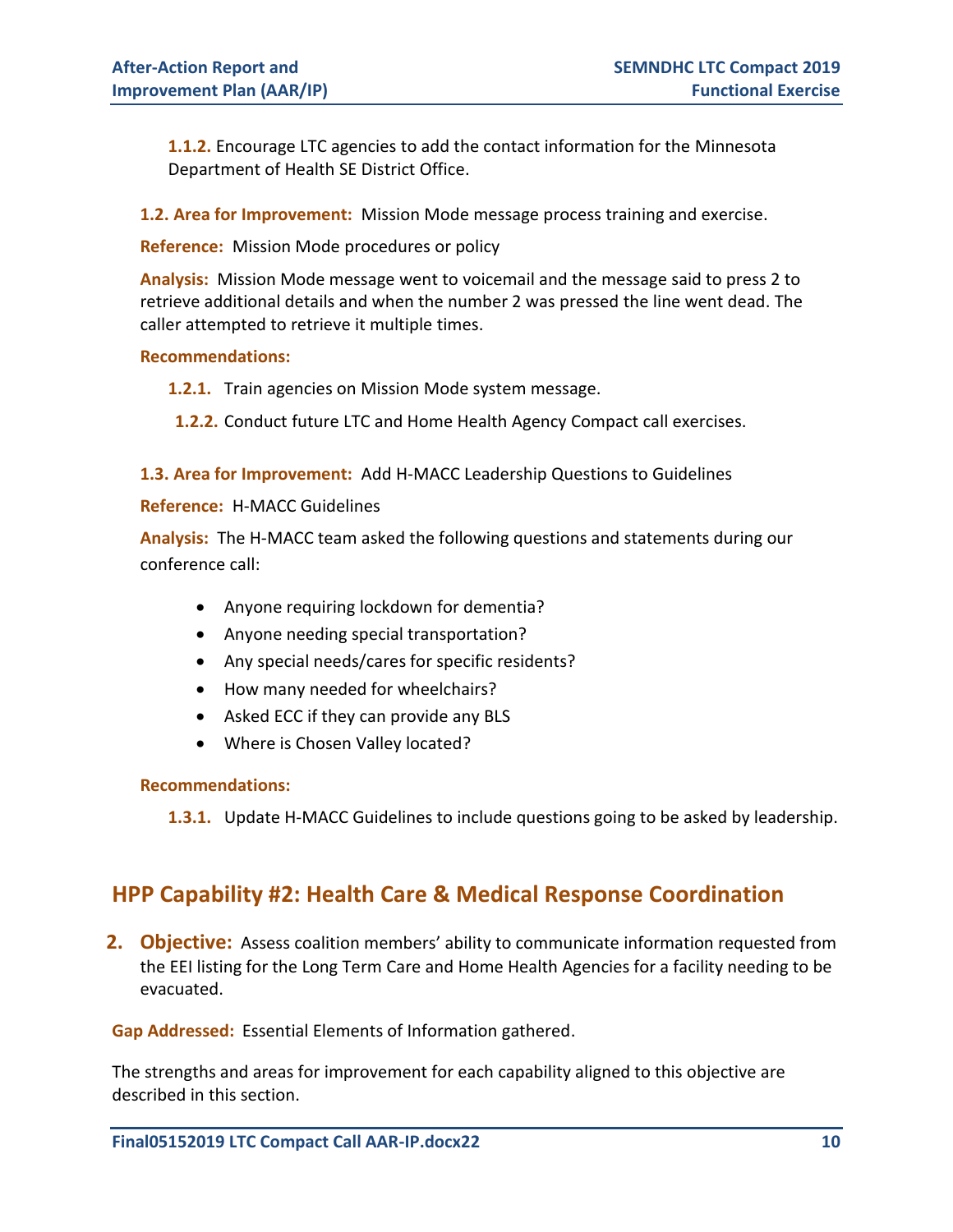#### **Strengths**

The following strengths were identified during the exercise for this objective:

**Strength 1:** It was great to see that in a half in hour, our facilities residents/tenants had a location and transportation due to all of the facilities quick action and participation.

**Strength 2:** All agencies were knowledgeable with staff information and what they can supply during an event.

**Strength 3:** The exercise flowed well. It did not take much time. Resources were found as needed for the facility.

#### **Areas for Improvement**

The following areas for improvement were identified during the exercise for this objective:

#### **2.1. Area for Improvement:** Facility Resident Medical Profiles

**Reference:** Facility Medical Profiles

**Analysis:** Availability of facility to prepare resident medical profiles to get them placed for evacuation.

#### **Recommendations:**

- **2.1.1.** Each facility will fill out EEI information to break out list: ambulatory, wheel chair, special equipment (tube feeding, etc.).
- **2.1.2.** Further surveys will be conducted to gather resource information for EEI's including facilities which are locked facilities.

#### **2.2. Area for Improvement:** Add information to the EEI Spreadsheet template

#### **Reference:** EEI Spreadsheet

**Analysis:** It needs to be clearly stated on the phone call, at least several times as people are coming onto the phone, the nature of the emergency, where the facility is located, and what type of facility has been impacted. Needed more information on what the specific client needs are…there are multiple types of LTC facilities in the compact and client types and services are all different. Making sure all terminology being used is understandable by all on the phone call.

#### **Recommendations:**

- **2.2.1.** Add procedure to Compact Call to update facilities every 10 minutes on current situation and need.
- **2.2.2.** Add data fields to EEI Spreadsheet to document where receiving facility is located and if they have wand guards for locked residents.
- **2.2.3.** Add data field to EEI if facility is a locked facility.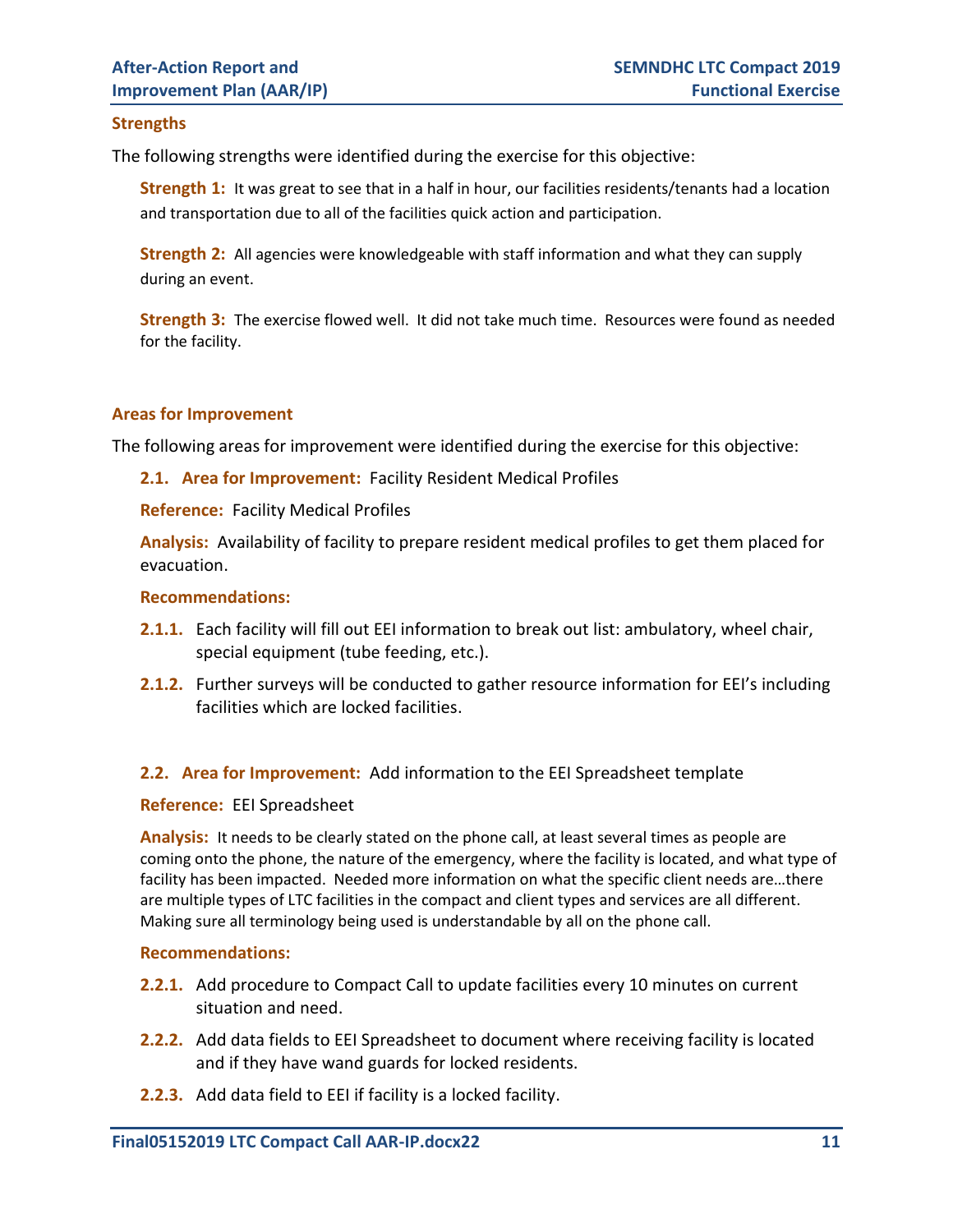**2.2.4.** Explore possible use of MNTrac for all healthcare agencies.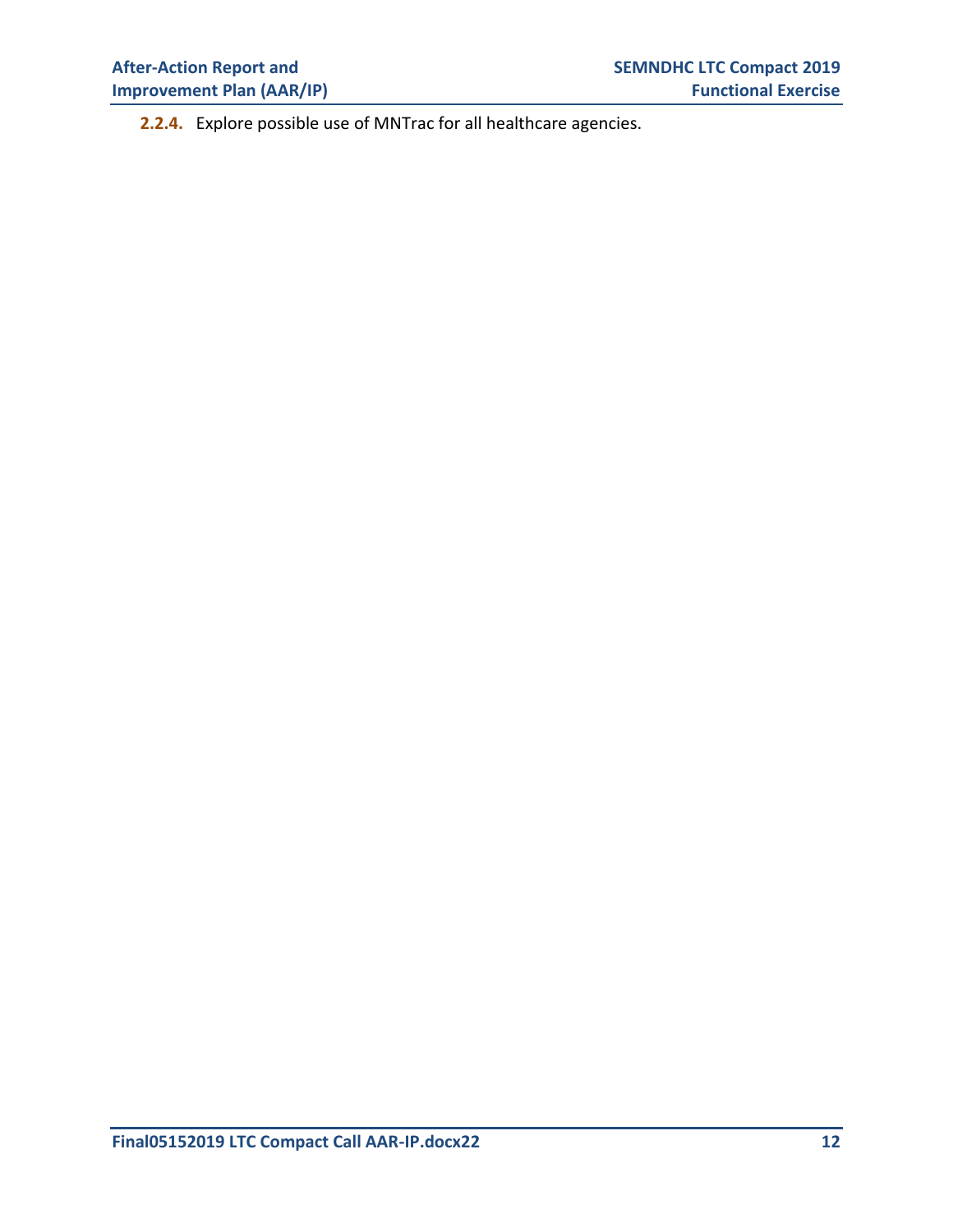# **APPENDIX A: IMPROVEMENT PLAN (IP)**

This IP has been developed for the Southeast Minnesota Disaster Healthcare Coalition as a result of the SEMNDHC LTC Compact 2019 Functional Exercise conducted on May 15, 2019.

| <b>Issue / Area for Improvement</b>                                                                                             | <b>Corrective Action</b>                                                                                                         | Capability Element <sup>1</sup> | <b>POC/Agency</b>                      | <b>Start Date</b> | <b>End Date</b> |
|---------------------------------------------------------------------------------------------------------------------------------|----------------------------------------------------------------------------------------------------------------------------------|---------------------------------|----------------------------------------|-------------------|-----------------|
| HPP Capability #1: Foundation for Health Care & Medical Readiness                                                               |                                                                                                                                  |                                 |                                        |                   |                 |
| 1.1 The need for contact<br>information for the MN Duty<br>Officer and Public Health to be<br>placed in communications<br>plan. | 1.1.1 Encourage LTC agencies to<br>add the Contact Information for<br>the MN State Duty officer to their<br>communication plans. | Planning                        | Kristen Sailer<br>SEMN DHC RHPC        | July 7, 2019      | July 30, 2019   |
|                                                                                                                                 | 1.1.2. Encourage LTC agencies to<br>add the contact information for<br>the Minnesota Department of<br>Health SE District Office. | Planning                        | Kristen Sailer<br><b>SEMN DHC RHPC</b> | July 7, 2019      | July 30, 2019   |
| 1.2 Mission Mode message<br>process                                                                                             | 1.2.1 Train agencies on Mission<br>Mode system message.                                                                          | Skills/Training                 | Kristen Sailer<br><b>SEMN DHC RHPC</b> | July 7, 2019      | July 30, 2020   |
|                                                                                                                                 | 1.2.2 Conduct future LTC and Home<br>Health Agency Compact call<br>exercises.                                                    | Skills/Training                 | Kristen Sailer<br><b>SEMN DHC RHPC</b> | July 7, 2019      | July 30, 2020   |
| 1.3 Add H-MACC Leadership<br><b>Questions to Guidelines</b>                                                                     | 1.3.1 Update H-MACC Guidelines to<br>include questions going to be asked<br>by leadership.                                       | Planning                        | Kristen Sailer<br><b>SEMN DHC RHPC</b> | July 7, 2019      | July 30, 2020   |
| HPP Capability #2: Health Care & Medical Response Coordination                                                                  |                                                                                                                                  |                                 |                                        |                   |                 |

1. Capability Elements: Planning, Skills/Training, Equipment/Technology

2. Please submit a copy of this AAR/IP t[o health.hpp@state.mn.us](mailto:health.hpp@state.mn.us)

 $\overline{\phantom{a}}$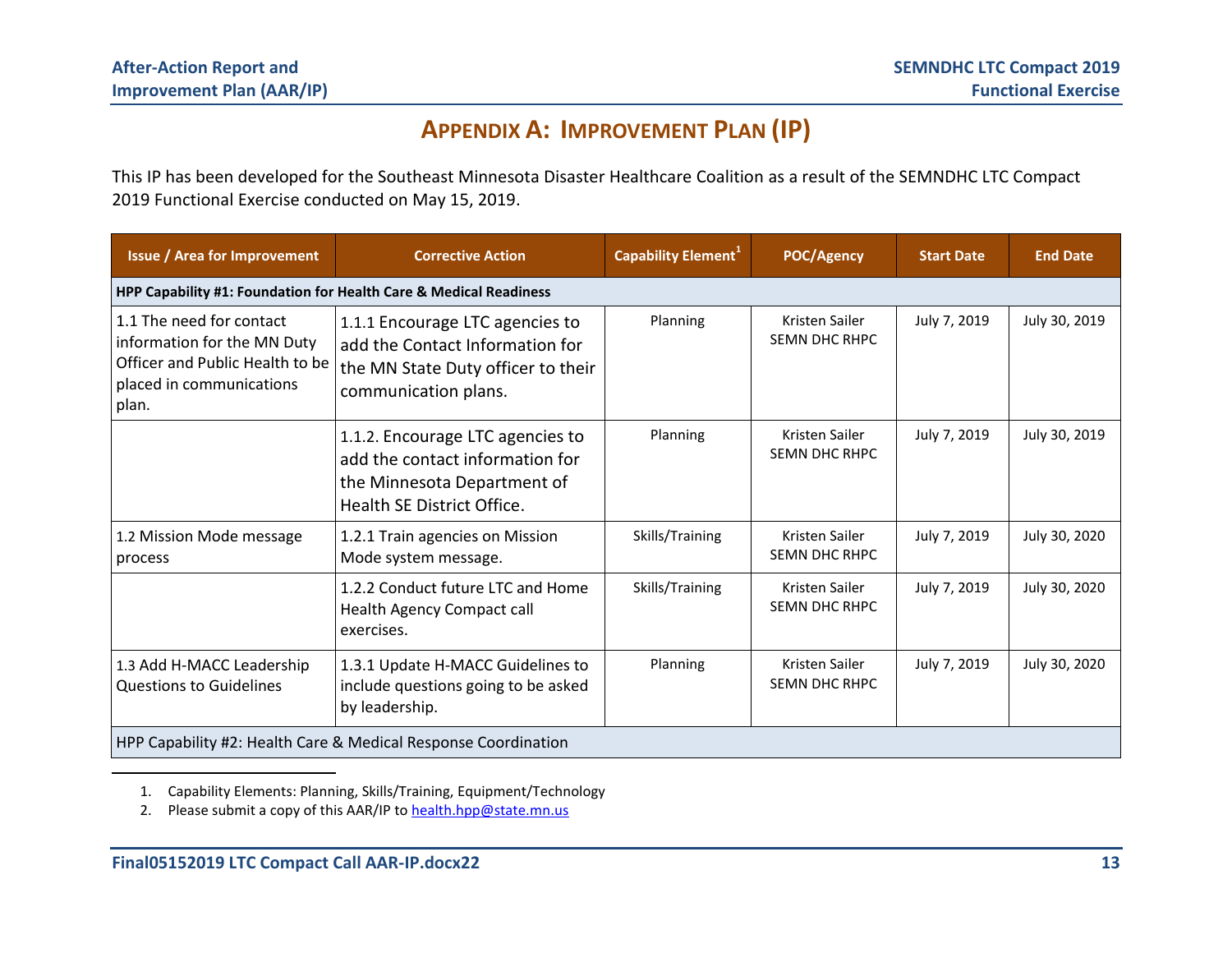# **After-Action Report SEMNDHC LTC Compact 2019**

# **Improvement Plan (AAR/IP)**

| <b>Issue / Area for Improvement</b>                    | <b>Corrective Action</b>                                                                                                                                | Capability Element <sup>1</sup> | POC/Agency                             | <b>Start Date</b> | <b>End Date</b> |
|--------------------------------------------------------|---------------------------------------------------------------------------------------------------------------------------------------------------------|---------------------------------|----------------------------------------|-------------------|-----------------|
| 2.1 facility resident medical<br>profiles              | 2.1.1 Each facility will fill out EEI<br>information to Broke out list:<br>ambulatory, wheel chair, special<br>equipment (tube feeding, etc.).          | Planning                        | Kristen Sailer<br><b>SEMN DHC RHPC</b> | July 7, 2019      | July 30, 2020   |
|                                                        | 2.1.2 Further surveys to be<br>conducted to gather resource<br>information for EEI's including<br>facilities which are locked facilities.               | Planning                        | Kristen Sailer<br><b>SEMN DHC RHPC</b> | July 7, 2019      | July 30, 2020   |
| 2.2 Add information to the EEI<br>Spreadsheet template | 2.2.1 Add procedure to Compact Call<br>to update facilities every 10 minutes<br>on current situation and need.                                          | Planning                        | Kristen Sailer<br><b>SEMN DHC RHPC</b> | July 7, 2019      | July 30, 2020   |
|                                                        | 2.2.2 Add data fields to EEI<br>Spreadsheet to document where<br>receiving facility is located and if<br>they have wand guards for locked<br>residents. | Planning                        | Kristen Sailer<br><b>SEMN DHC RHPC</b> | July 7, 2019      | July 30, 2020   |
|                                                        | 2.2.3 Add data field to EEI if facility is<br>a locked facility.                                                                                        | Planning                        | Kristen Sailer<br><b>SEMN DHC RHPC</b> | July 7, 2019      | July 30, 2020   |
|                                                        | 2.2.4 Explore possible use of MNTrac<br>for all healthcare agencies.                                                                                    | Planning                        | Kristen Sailer<br><b>SEMN DHC RHPC</b> | July 7, 2019      | July 30, 2020   |